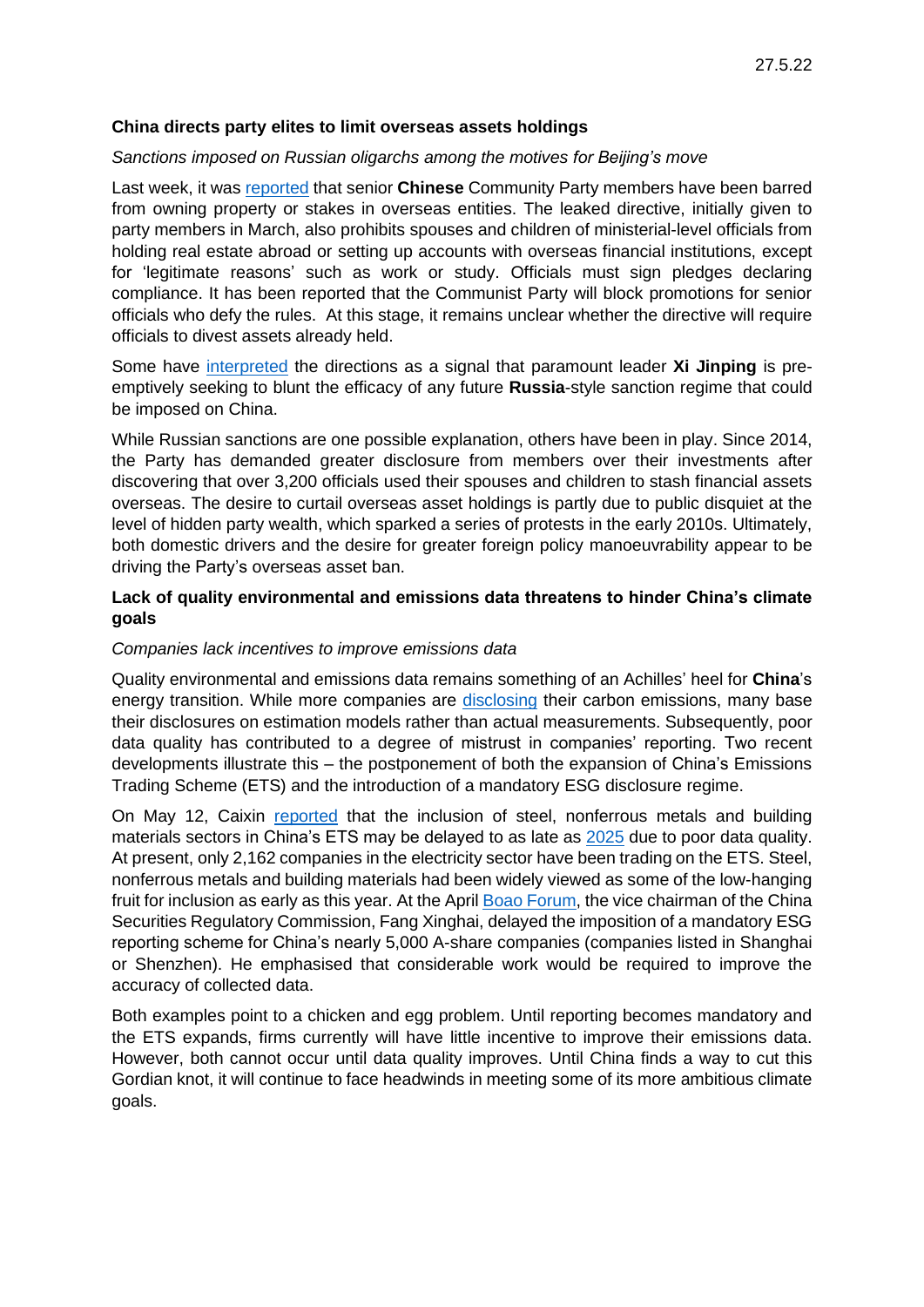## **Japan announces major investment in decarbonisation fund**

#### *The financial pledge comes amid broader energy challenges*

Last week, the **Japanese** government [announced](file://///Climate-Change/Japan-plans-155bn-decarbonization-fund-for-grid-factory-investments%253ffbclid=IwAR2zHUZe1ocgZ6U8Bk9V7AFEHmKkEUhB8Xxc9MlUyUHJa2RaC6FCsYw6CxE) plans to establish a 20 trillion yen (US\$155 billion) fund to direct investment toward green technologies. The fund appears to be an expansion of Prime Minster **Kishida**'s green innovation [US\\$16 billion](https://www.bakermckenzie.com/en/insight/publications/2022/04/green-innovation-fund) fund announced in April. The focus of the fund is broad, but with notable emphasis on technology such as smart grids. It will also support the supply of fossil fuel alternatives such as hydrogen and ammonia. Tokyo plans to fund the investment through a carbon tax (a pilot emissions trading scheme was launched early this month) and utility charges. Full details of the green fund will be revealed in Kishida's "new capitalism" policy framework, set to be finalised in June.

Energy security has long been a challenge for Japan. Wind and solar power are less viable for the country due to its lack of suitable [land.](https://asia.nikkei.com/Opinion/Japan-must-keep-up-momentum-on-transition-to-green-economy) Soaring energy [costs](https://www.reuters.com/world/asia-pacific/japan-april-wholesale-prices-soar-record-10-ukraine-war-keeps-energy-costs-high-2022-05-16/) are a further short to midterm challenge, with Japan reliant on imports for more than 90 percent of its energy needs. Japan's [reluctance](https://www.eastasiaforum.org/2022/05/10/japans-energy-mix-after-the-ukraine-crisis/) to reactivate its nuclear power fleet is another complicating factor. To overcome these obstacles, the Ministry of Economy, Trade and Industry (METI) estimates that the public and private sectors need to invest around 17 trillion yen (US\$133 billion) a year in decarbonisation initiatives by 2030 to reach net zero by 2050. It currently invests about 4.8 trillion yen (US\$38 billion) annually. The latest fund is a significant step in addressing the financing gap needed to achieve Japan's net zero commitment.

## **US considers tightening screening of outbound investments**

## *Both sides of Congress are eager to blunt Chinese technological competitiveness*

There is increasing bipartisan support in the **US** for the [enhanced](https://www.freshfields.hk/our-thinking/campaigns/foreign-investment-monitor/outbound-investment-controls-the-us-looks-to-expand-its-regulatory-arsenal/) screening of outbound investments, particularly relating to **China**. Washington has employed a myriad of policy tools in recent years to address concerns that US capital and technology are aiding China's tech and military push. In 2020, for example, the US issued an Executive Order under the International Emergency Economic Powers Act (IEEPA). The order prohibited US persons from transacting in publicly traded securities of Chinese companies, designated by the government to be part of the Chinese military-industrial complex – producing, for example, surveillance technology. Now, there is growing [support](https://www.akingump.com/en/news-insights/us-policymakers-consider-alternatives-for-outbound-investment-review.html) for a CFIUS-like (Committee on Foreign Investment in the United States) review of outbound investments into technology areas in China.

This is most clearly demonstrated through the National Critical Capabilities Defense Act of 2021 (NCCDA), co-authored by Republican Senator Bob Casey and Democrat Senator John Cornyn. The [NCCDA](https://www.casey.senate.gov/imo/media/doc/one_pager_nccda.pdf) would create an interagency body, chaired by the US trade representative, to review outbound US investment. The body will screen US investments in China across critical technology fields including energy security, natural resources, and health security. This expands previous review processes, by also covering companies investing in their own subsidiaries in China, and even those outsourcing on a contract basis.

The **Biden** administration broadly agrees with the need to screen outbound investment, though is likely to take a more targeted approach, probably through the promulgation of an Executive Order. Of course, for the restrictions to be effective and avoid collateral damage to domestic industries, the US will need to align its approach with allies – no easy task. Nonetheless, the fact that legislation like the NCCDA is being seriously considered by Washington signals a shift away from the seamless globalisation once pioneered by the US.